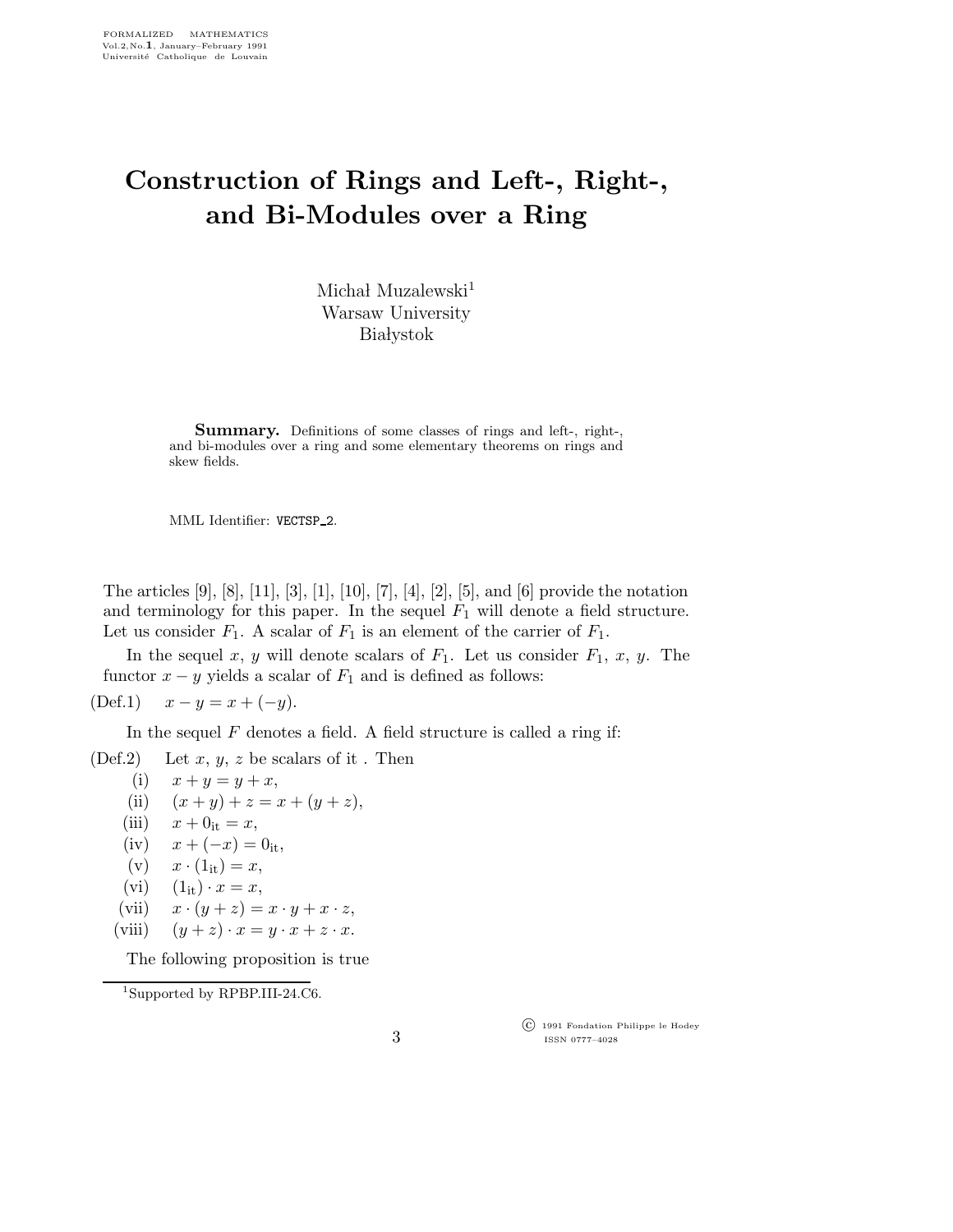- (1) The following conditions are equivalent:
- (i) for all scalars x, y, z of  $F_1$  holds  $x+y=y+x$  and  $(x+y)+z=x+(y+z)$ and  $x + 0_{F_1} = x$  and  $x + (-x) = 0_{F_1}$  and  $x \cdot (1_{F_1}) = x$  and  $(1_{F_1}) \cdot x = x$ and  $x \cdot (y + z) = x \cdot y + x \cdot z$  and  $(y + z) \cdot x = y \cdot x + z \cdot x$ ,
- (ii)  $F_1$  is a ring.

In the sequel R is a ring and  $x, y, z$  are scalars of R. Next we state several propositions:

- (2)  $x + y = y + x$ .
- (3)  $(x + y) + z = x + (y + z).$
- (4)  $x + 0_R = x$ .
- (5)  $x + (-x) = 0_R$ .
- (6)  $x \cdot (1_R) = x$  and  $(1_R) \cdot x = x$ .
- (7)  $x \cdot (y + z) = x \cdot y + x \cdot z$  and  $(y + z) \cdot x = y \cdot x + z \cdot x$ .

A ring is called an associative ring if:

(Def.3) for all scalars x, y, z of it holds  $(x \cdot y) \cdot z = x \cdot (y \cdot z)$ .

The following proposition is true

- (8) For all scalars x, y, z of R holds  $(x \cdot y) \cdot z = x \cdot (y \cdot z)$  if and only if R is an associative ring.
- In the sequel R will denote an associative ring and  $x, y, z$  will denote scalars of R. One can prove the following proposition
	- (9)  $(x \cdot y) \cdot z = x \cdot (y \cdot z).$

An associative ring is said to be a commutative ring if:

(Def.4) for all scalars x, y of it holds  $x \cdot y = y \cdot x$ .

One can prove the following proposition

(10) If for all scalars x, y of R holds  $x \cdot y = y \cdot x$ , then R is a commutative ring.

In the sequel R will denote a commutative ring and  $x, y$  will denote scalars of R. The following proposition is true

(11)  $x \cdot y = y \cdot x$ .

A commutative ring is said to be an integral domain if:

(Def.5)  $0_{it} \neq 1_{it}$  and for all scalars x, y of it such that  $x \cdot y = 0_{it}$  holds  $x = 0_{it}$ or  $y=0$ <sub>it</sub>.

We now state two propositions:

- (12) If  $0_R \neq 1_R$  and for all x, y such that  $x \cdot y = 0_R$  holds  $x = 0_R$  or  $y = 0_R$ , then  $R$  is an integral domain.
- $(13)$  F is an integral domain.

In the sequel R denotes an integral domain and  $x, y$  denote scalars of R. The following propositions are true:

- $(14)$   $0_R \neq 1_R$ .
- (15) If  $x \cdot y = 0_R$ , then  $x = 0_R$  or  $y = 0_R$ .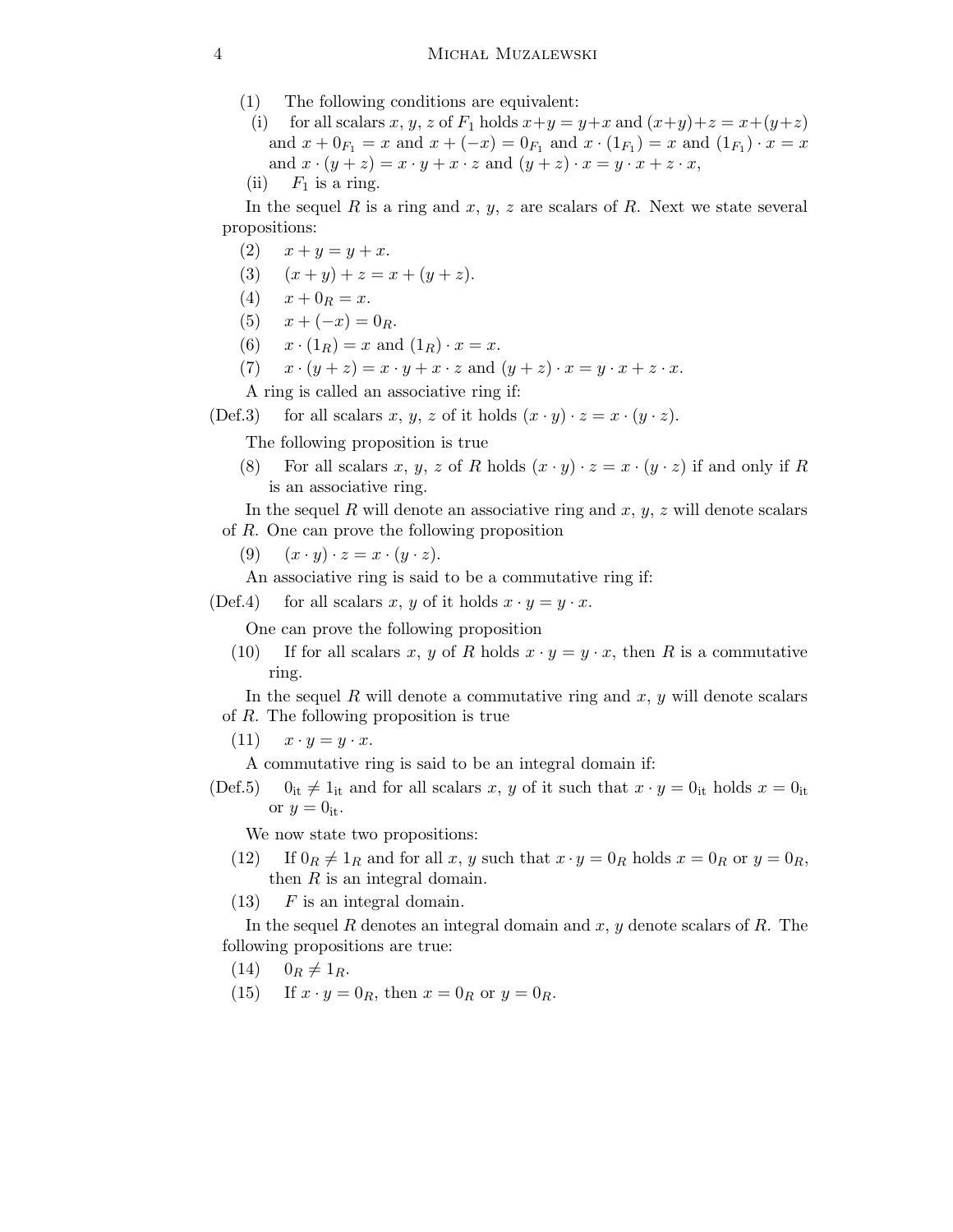An associative ring is called a skew field if:

(Def.6) for every scalar x of it holds if  $x \neq 0$ <sub>it</sub>, then there exists a scalar y of it such that  $x \cdot y = 1$ <sub>it</sub> but  $0_{it} \neq 1_{it}$ .

In the sequel  $R$  denotes an associative ring. The following proposition is true

(16) If for every scalar x of R holds if  $x \neq 0_R$ , then there exists a scalar y of R such that  $x \cdot y = 1_R$  but  $0_R \neq 1_R$ , then R is a skew field.

In the sequel  $S_1$  will denote a skew field and x, y will denote scalars of  $S_1$ . The following propositions are true:

- (17) If  $x \neq 0_{S_1}$ , then there exists y such that  $x \cdot y = 1_{S_1}$ .
- $(18)$  $\neq 1_{S_1}.$
- $(19)$  F is a skew field.

We see that the field is a skew field.

In the sequel R is a ring and  $x, y, z$  are scalars of R. Next we state a number of propositions:

- (20)  $x y = x + (-y)$ .
- $(21) \quad -0_R = 0_R.$

(22) 
$$
x + y = z
$$
 if and only if  $x = z - y$  but  $x + y = z$  if and only if  $y = z - x$ .

(23) 
$$
x - 0_R = x
$$
 and  $0_R - x = -x$ .

(24) If  $x + y = x + z$ , then  $y = z$  but if  $x + y = z + y$ , then  $x = z$ .

$$
(25) \quad -(x+y) = (-x) + (-y).
$$

- (26)  $x \cdot 0_R = 0_R$  and  $0_R \cdot x = 0_R$ .
- $(27) -(-x) = x.$
- (28)  $(-x) \cdot y = -x \cdot y$ .
- $(29)$   $x \cdot (-y) = -x \cdot y$ .
- (30)  $(-x) \cdot (-y) = x \cdot y$ .
- (31)  $x \cdot (y z) = x \cdot y x \cdot z$ .

$$
(32) \quad (x-y) \cdot z = x \cdot z - y \cdot z.
$$

- (33)  $(x + y) z = x + (y z).$
- (34)  $x = 0_R$  if and only if  $-x = 0_R$ .
- (35)  $x (y + z) = (x y) z$ .
- (36)  $x (y z) = (x y) + z$ .
- (37)  $x x = 0_R$  and  $(-x) + x = 0_R$ .
- (38) For every x, y there exists z such that  $x = y + z$  and  $x = z + y$ .

In the sequel  $S_1$  denotes a skew field and x, y, z denote scalars of  $S_1$ . We now state four propositions:

- (39) If  $x \cdot y = 1_{S_1}$ , then  $x \neq 0_{S_1}$  and  $y \neq 0_{S_1}$ .
- (40) If  $x \neq 0_{S_1}$ , then there exists y such that  $y \cdot x = 1_{S_1}$ .
- (41) If  $x \cdot y = 1_{S_1}$ , then  $y \cdot x = 1_{S_1}$ .
- (42) If  $x \cdot y = x \cdot z$  and  $x \neq 0_{S_1}$ , then  $y = z$ .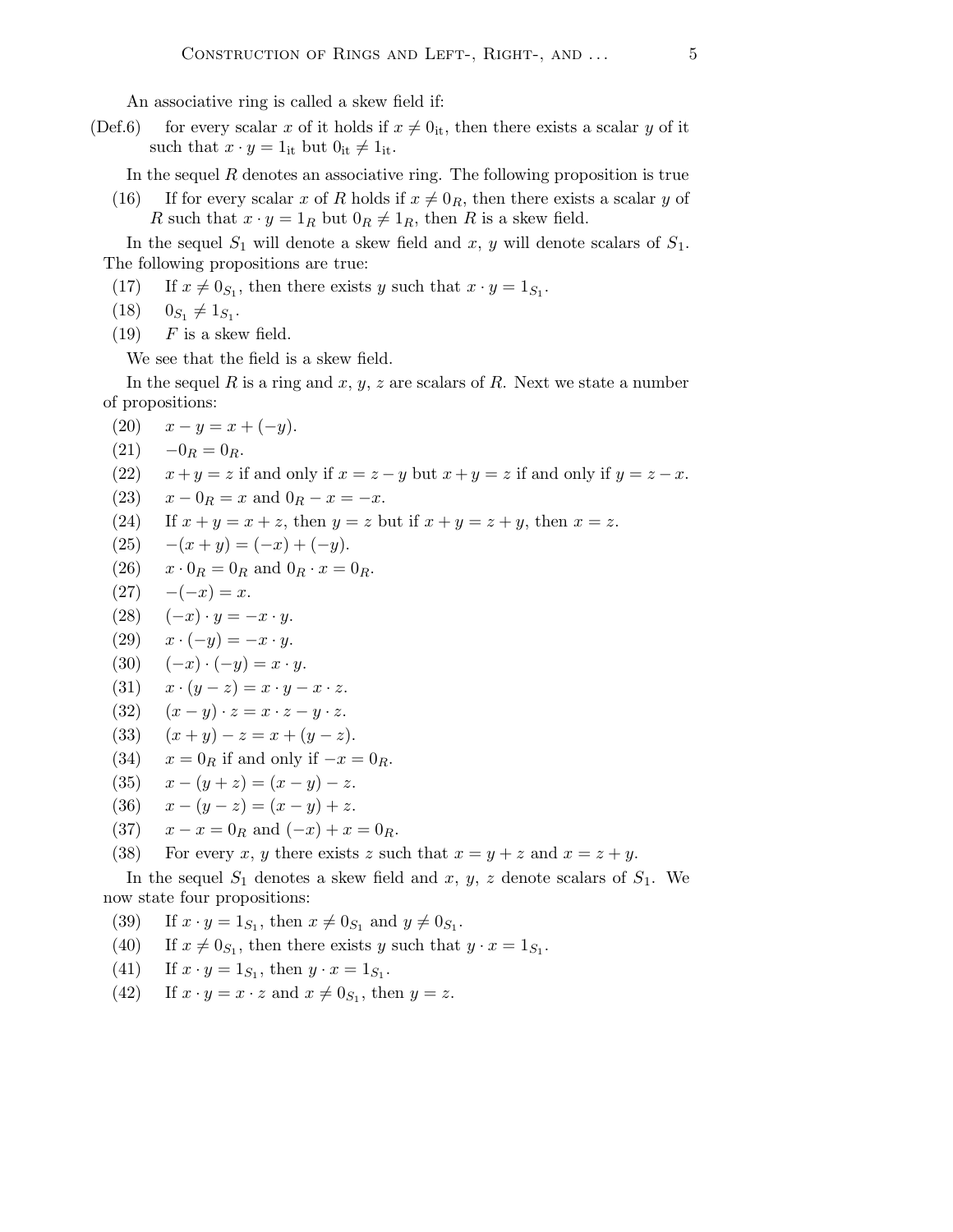Let us consider  $S_1$ , x. Let us assume that  $x \neq 0_{S_1}$ . The functor  $x^{-1}$  yielding a scalar of  $S_1$  is defined by:

$$
(\text{Def.7}) \quad x \cdot (x^{-1}) = 1_{S_1}.
$$

Let us consider  $S_1$ , x, y. Let us assume that  $y \neq 0_{S_1}$ . The functor  $\frac{x}{y}$  yielding a scalar of  $S_1$  is defined by:

(Def.8) 
$$
\frac{x}{y} = x \cdot y^{-1}
$$
.

One can prove the following propositions:

- (43) If  $x \neq 0_{S_1}$ , then  $x \cdot x^{-1} = 1_{S_1}$  and  $x^{-1} \cdot x = 1_{S_1}$ .
- (44) If  $y \neq 0_{S_1}$ , then  $\frac{x}{y} = x \cdot y^{-1}$ .
- (45) If  $x \cdot y = 1_{S_1}$ , then  $x = y^{-1}$  and  $y = x^{-1}$ .
- (46) If  $x \neq 0_{S_1}$  and  $y \neq 0_{S_1}$ , then  $x^{-1} \cdot y^{-1} = (y \cdot x)^{-1}$ .
- (47) If  $x \cdot y = 0_{S_1}$ , then  $x = 0_{S_1}$  or  $y = 0_{S_1}$ .
- (48) If  $x \neq 0_{S_1}$ , then  $x^{-1} \neq 0_{S_1}$ .
- (49) If  $x \neq 0_{S_1}$ , then  $(x^{-1})^{-1} = x$ .
- (50) If  $x \neq 0_{S_1}$ , then  $\frac{1_{S_1}}{x} = x^{-1}$  and  $\frac{1_{S_1}}{x^{-1}} = x$ .
- (51) If  $x \neq 0_{S_1}$ , then  $x \cdot \frac{1_{S_1}}{x} = 1_{S_1}$  and  $\frac{1_{S_1}}{x} \cdot x = 1_{S_1}$ .
- (52) If  $x \neq 0_{S_1}$ , then  $\frac{x}{x} = 1_{S_1}$ .
- (53) If  $y \neq 0_{S_1}$  and  $z \neq 0_{S_1}$ , then  $\frac{x}{y} = \frac{x \cdot z}{y \cdot z}$  $\frac{x \cdot z}{y \cdot z}.$
- (54) If  $y \neq 0_{S_1}$ , then  $-\frac{x}{y} = \frac{-x}{y}$  and  $\frac{x}{-y} = -\frac{x}{y}$ .
- (55) If  $z \neq 0_{S_1}$ , then  $\frac{x}{z} + \frac{y}{z} = \frac{x+y}{z}$  $\frac{+y}{z}$  and  $\frac{x}{z} - \frac{y}{z} = \frac{x-y}{z}$  $\frac{-y}{z}$ .
- (56) If  $y \neq 0_{S_1}$  and  $z \neq 0_{S_1}$ , then  $\frac{x}{\frac{y}{z}} = \frac{\hat{x} \cdot \hat{z}}{y}$  $\frac{z}{y}$  .
- (57) If  $y \neq 0_{S_1}$ , then  $\frac{x}{y} \cdot y = x$ .

Let us consider  $F_1$ . We consider left module structures over  $F_1$  which are systems

 $\langle$  a carrier, a left multiplication $\rangle$ ,

where the carrier is an Abelian group and the left multiplication is a function from  $\left[\right]$  the carrier of  $F_1$ , the carrier of the carrier  $\left[\right]$  into the carrier of the carrier.

In the sequel  $L_1$  denotes a left module structure over  $F_1$ . We now define two new modes. Let us consider  $F_1, L_1$ . A scalar of  $L_1$  is a scalar of  $F_1$ .

A vector of  $L_1$  is an element of the carrier of  $L_1$ .

Let us consider  $F_1$ . We consider right module structures over  $F_1$  which are systems

 $\langle$  a carrier, a right multiplication $\rangle$ ,

where the carrier is an Abelian group and the right multiplication is a function from [: the carrier of the carrier, the carrier of  $F_1$  ] into the carrier of the carrier.

In the sequel  $R_1$  will denote a right module structure over  $F_1$ . We now define two new modes. Let us consider  $F_1$ ,  $R_1$ . A scalar of  $R_1$  is a scalar of  $F_1$ .

A vector of  $R_1$  is an element of the carrier of  $R_1$ .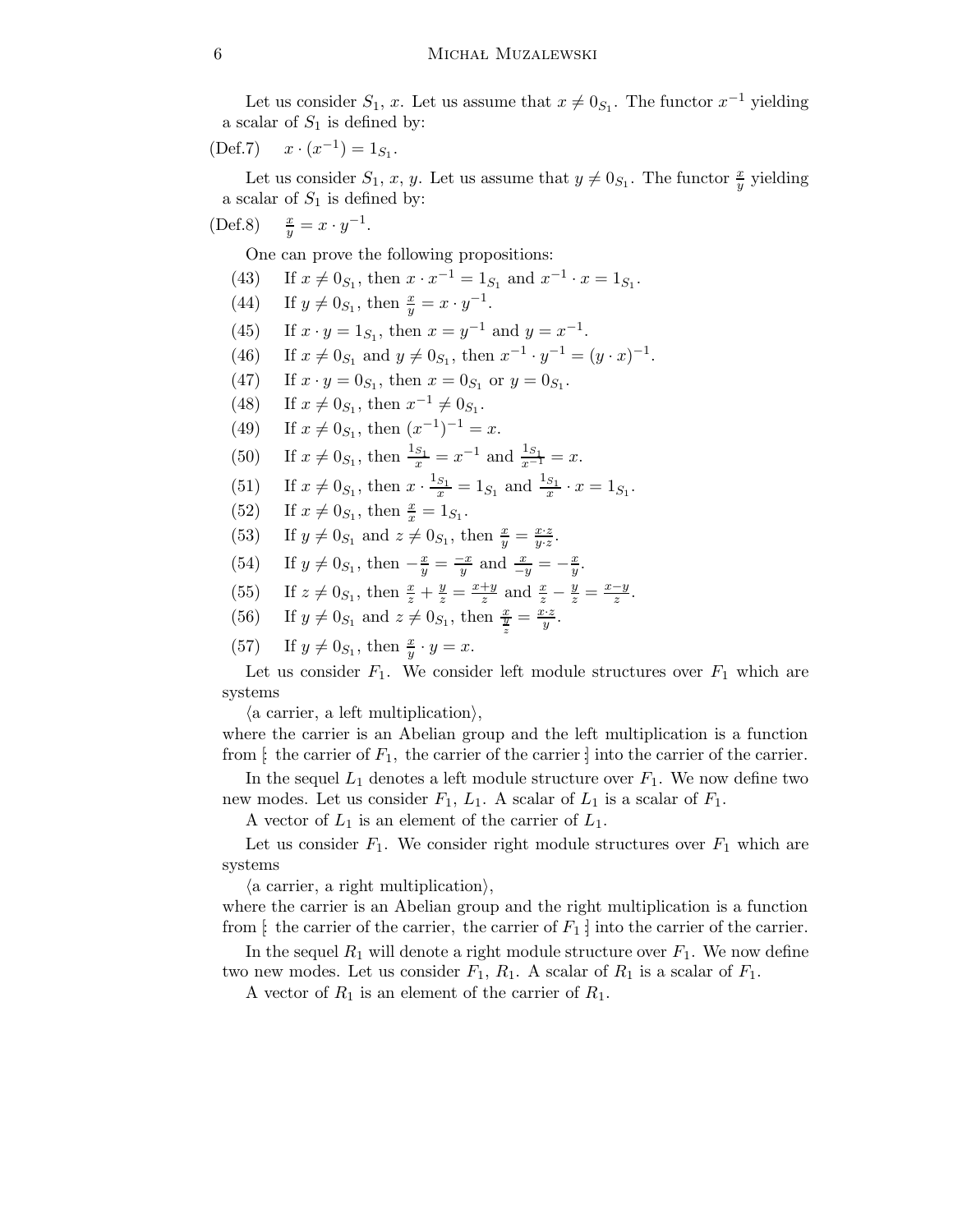Let us consider  $F_1$ . We consider bimodule structures over  $F_1$  which are systems

 $\langle$  a carrier, a left multiplication, a right multiplication $\rangle$ ,

where the carrier is an Abelian group, the left multiplication is a function from  $\left[\right]$ : the carrier of  $F_1$ , the carrier of the carrier into the carrier of the carrier, and the right multiplication is a function from  $\mathfrak{f}$  the carrier of the carrier, the carrier of  $F_1$  into the carrier of the carrier.

In the sequel  $B_1$  will denote a bimodule structure over  $F_1$ . We now define two new modes. Let us consider  $F_1$ ,  $B_1$ . A scalar of  $B_1$  is a scalar of  $F_1$ .

A vector of  $B_1$  is an element of the carrier of  $B_1$ .

In the sequel R is a ring. Let us consider R. The functor  $\text{AbGr}(R)$  yields an Abelian group and is defined by:

(Def.9) AbGr(R) =  $\langle$  the carrier of R, the addition of R, the reverse-map of R, the zero of  $R$ ).

Next we state the proposition

(58) AbGr(R) =  $\langle$  the carrier of R, the addition of R, the reverse-map of R, the zero of  $R$ ).

Let us consider R. The functor LeftModMult $(R)$  yielding a function from [: the carrier of R, the carrier of  $\text{AbGr}(R)$  is the carrier of  $\text{AbGr}(R)$  is defined as follows:

 $(Def.10)$  LeftModMult $(R)$  = the multiplication of R.

Next we state the proposition

(59) LeftModMult $(R)$  = the multiplication of R.

Let us consider R. The functor  $\mathrm{LeftMod}(R)$  yielding a left module structure over  $R$  is defined as follows:

 $(Def.11)$  Left $Mod(R) = \langle AbGr(R), LeftModMult(R)\rangle.$ 

We now state the proposition

(60) Left $\text{Mod}(R) = \langle \text{AbGr}(R), \text{LeftModMult}(R) \rangle.$ 

In the sequel V will be a left module structure over  $R$ . Let us consider  $R$ ,  $V$ , and let x be a scalar of R, and let v be a vector of V. The functor  $x \cdot v$  yielding a vector of V is defined as follows:

(Def.12) for every scalar x' of V such that  $x' = x$  holds  $x \cdot v =$  (the left multiplication of  $V(x', v)$ .

The following proposition is true

 $(62)^2$  For every V being a left module structure over R and for every scalar x of R and for every vector v of V and for every scalar  $x'$  of V such that  $x' = x$  holds  $x \cdot v =$  (the left multiplication of  $\check{V}(x', v)$ ).

Let us consider R. The functor RightModMult $(R)$  yields a function from [: the carrier of  $AbGr(R)$ , the carrier of  $R \downarrow$  into the carrier of  $AbGr(R)$  and is defined as follows:

 $2$ The proposition (61) was either repeated or obvious.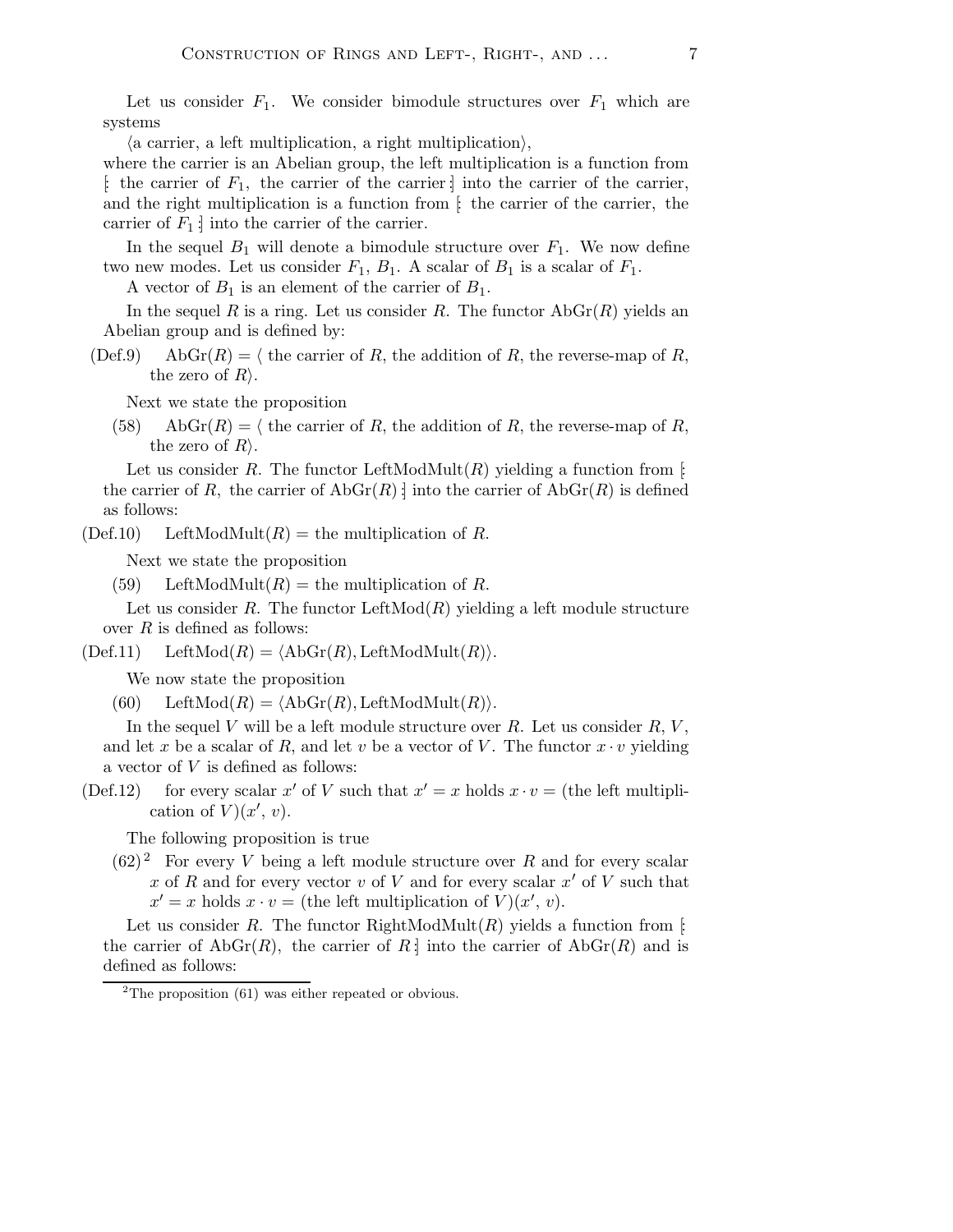(Def.13) RightModMult $(R)$  = the multiplication of R.

We now state the proposition

(63) RightModMult $(R)$  = the multiplication of R.

Let us consider R. The functor  $RightMod(R)$  yielding a right module structure over  $R$  is defined as follows:

 $(Def.14)$  RightMod $(R) = \langle AbGr(R), RightModMult(R)\rangle.$ 

We now state the proposition

(64) RightMod $(R) = \langle \text{AbGr}(R), \text{RightModMult}(R) \rangle.$ 

In the sequel  $V$  will denote a right module structure over  $R$ . Let us consider R, V, and let x be a scalar of R, and let v be a vector of V. The functor  $v \cdot x$ yielding a vector of  $V$  is defined as follows:

(Def.15) for every scalar x' of V such that  $x' = x$  holds  $v \cdot x =$  (the right multiplication of  $V(y, x')$ .

We now state the proposition

 $(66)^3$  For every V being a right module structure over R and for every scalar x of R and for every vector v of V and for every scalar  $x'$  of V such that  $x' = x$  holds  $v \cdot x =$  (the right multiplication of  $V(x, x')$ ).

Let us consider R. The functor  $\text{BiMod}(R)$  yielding a bimodule structure over R is defined as follows:

 $(Def.16)$  BiMod $(R) = \langle AbGr(R), LeftModMult(R), RightModMult(R)\rangle.$ 

The following proposition is true

(67) BiMod $(R) = \langle \text{AbGr}(R), \text{LeftModMult}(R), \text{RightModMult}(R) \rangle.$ 

In the sequel  $V$  is a bimodule structure over  $R$ . Let us consider  $R$ ,  $V$ , and let x be a scalar of R, and let v be a vector of V. The functor  $x \cdot v$  yields a vector of V and is defined as follows:

(Def.17) for every scalar x' of V such that  $x' = x$  holds  $x \cdot v =$  (the left multiplication of  $\check{V}$  $(x', v)$ .

One can prove the following proposition

 $(69)^4$  For every V being a bimodule structure over R and for every scalar x of R and for every vector v of V and for every scalar  $x'$  of V such that  $x' = x$  holds  $x \cdot v =$  (the left multiplication of  $V(x', v)$ ).

Let us consider  $R, V$ , and let x be a scalar of  $R$ , and let v be a vector of V. The functor  $v \cdot x$  yields a vector of V and is defined by:

(Def.18) for every scalar x' of V such that  $x' = x$  holds  $v \cdot x =$  (the right multiplication of  $V(y, x')$ .

The following proposition is true

 ${}^{3}$ The proposition (65) was either repeated or obvious.

<sup>&</sup>lt;sup>4</sup>The proposition (68) was either repeated or obvious.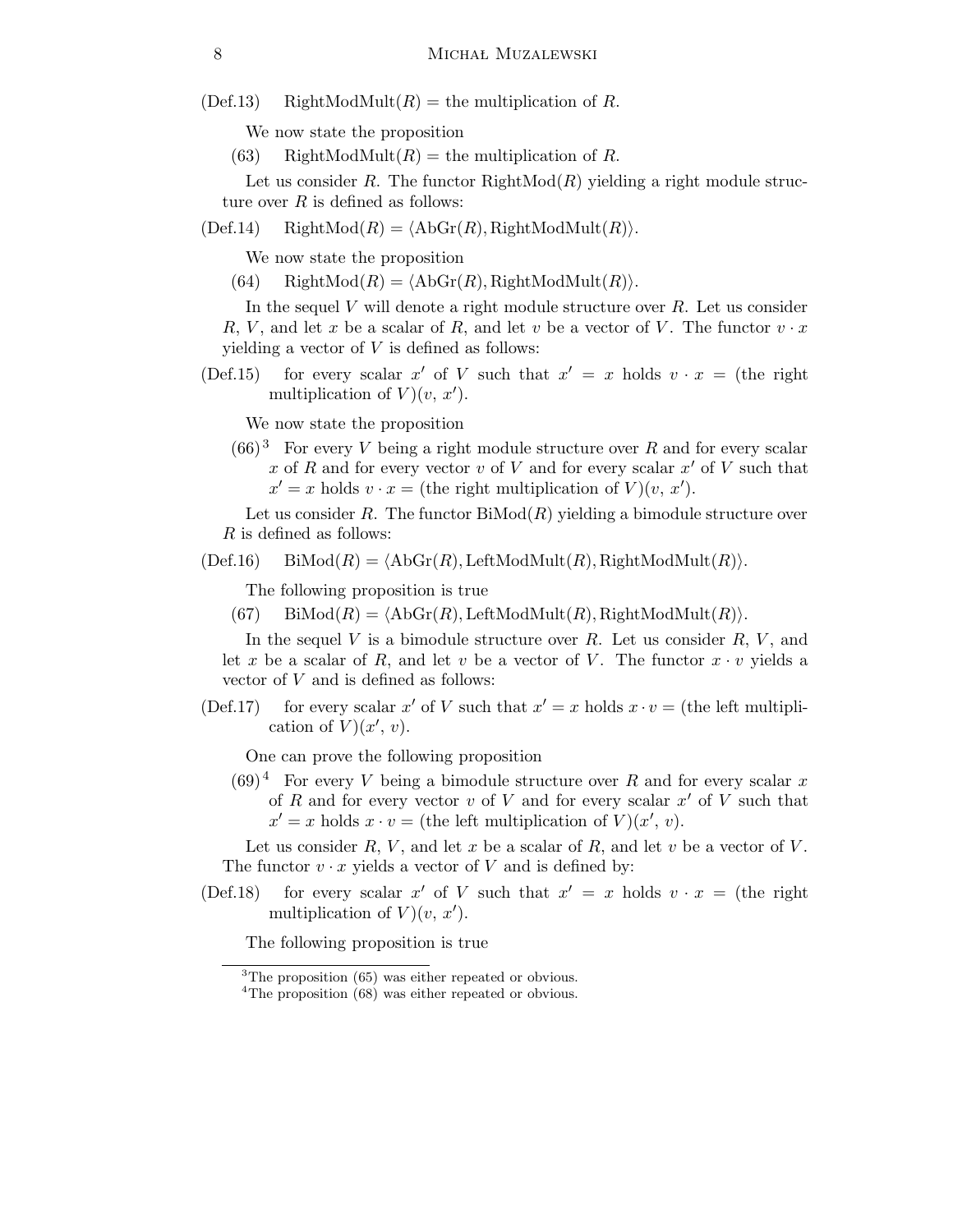(70) For every V being a bimodule structure over R and for every scalar x of R and for every vector v of V and for every scalar  $x'$  of V such that  $x' = x$  holds  $v \cdot x =$  (the right multiplication of  $V(x, x')$ ).

In the sequel  $R$  will denote an associative ring. Next we state the proposition

(71) Let x, y be scalars of R. Let v, w be vectors of LeftMod $(R)$ . Then  $x \cdot (v+w) = x \cdot v + x \cdot w$  and  $(x+y) \cdot v = x \cdot v + y \cdot v$  and  $(x \cdot y) \cdot v = x \cdot (y \cdot v)$ and  $(1_R) \cdot v = v$ .

Let us consider  $R$ . A left module structure over  $R$  is called a left module over  $R$  if:

(Def.19) Let x, y be scalars of R. Let v, w be vectors of it. Then  $x \cdot (v+w) =$  $x \cdot v + x \cdot w$  and  $(x + y) \cdot v = x \cdot v + y \cdot v$  and  $(x \cdot y) \cdot v = x \cdot (y \cdot v)$  and  $(1_R) \cdot v = v.$ 

We now state the proposition

- (72) Let V be a left module structure over R. Then the following conditions are equivalent:
	- (i) for all scalars x, y of R and for all vectors v, w of V holds  $x \cdot (v + w) =$  $x \cdot v + x \cdot w$  and  $(x + y) \cdot v = x \cdot v + y \cdot v$  and  $(x \cdot y) \cdot v = x \cdot (y \cdot v)$  and  $(1_R)\cdot v=v,$
	- (ii)  $V$  is a left module over  $R$ .

Let us consider R. Then LeftMod $(R)$  is a left module over R.

For simplicity we adopt the following rules:  $R$  is an associative ring,  $x, y$  are scalars of R,  $L_2$  is a left module over R, and v, w are vectors of  $L_2$ . We now state several propositions:

- (73)  $x \cdot (v+w) = x \cdot v + x \cdot w$ .
- (74)  $(x + y) \cdot v = x \cdot v + y \cdot v.$
- (75)  $(x \cdot y) \cdot v = x \cdot (y \cdot v).$
- (76)  $(1_R) \cdot v = v$ .
- (77) Let x, y be scalars of R. Let v, w be vectors of RightMod $(R)$ . Then  $(v+w)\cdot x = v\cdot x + w\cdot x$  and  $v\cdot (x+y) = v\cdot x + v\cdot y$  and  $v\cdot (y\cdot x) = (v\cdot y)\cdot x$ and  $v \cdot (1_R) = v$ .

Let us consider R. A right module structure over R is said to be a right module over  $R$  if:

(Def.20) Let x, y be scalars of R. Let v, w be vectors of it. Then  $(v + w) \cdot x =$  $v \cdot x + w \cdot x$  and  $v \cdot (x + y) = v \cdot x + v \cdot y$  and  $v \cdot (y \cdot x) = (v \cdot y) \cdot x$  and  $v \cdot (1_R) = v.$ 

The following proposition is true

- (78) Let V be a right module structure over R. Then the following conditions are equivalent:
	- (i) for all scalars x, y of R and for all vectors v, w of V holds  $(v+w) \cdot x =$  $v \cdot x + w \cdot x$  and  $v \cdot (x + y) = v \cdot x + v \cdot y$  and  $v \cdot (y \cdot x) = (v \cdot y) \cdot x$  and  $v\cdot(1_R)=v,$
	- (ii)  $V$  is a right module over  $R$ .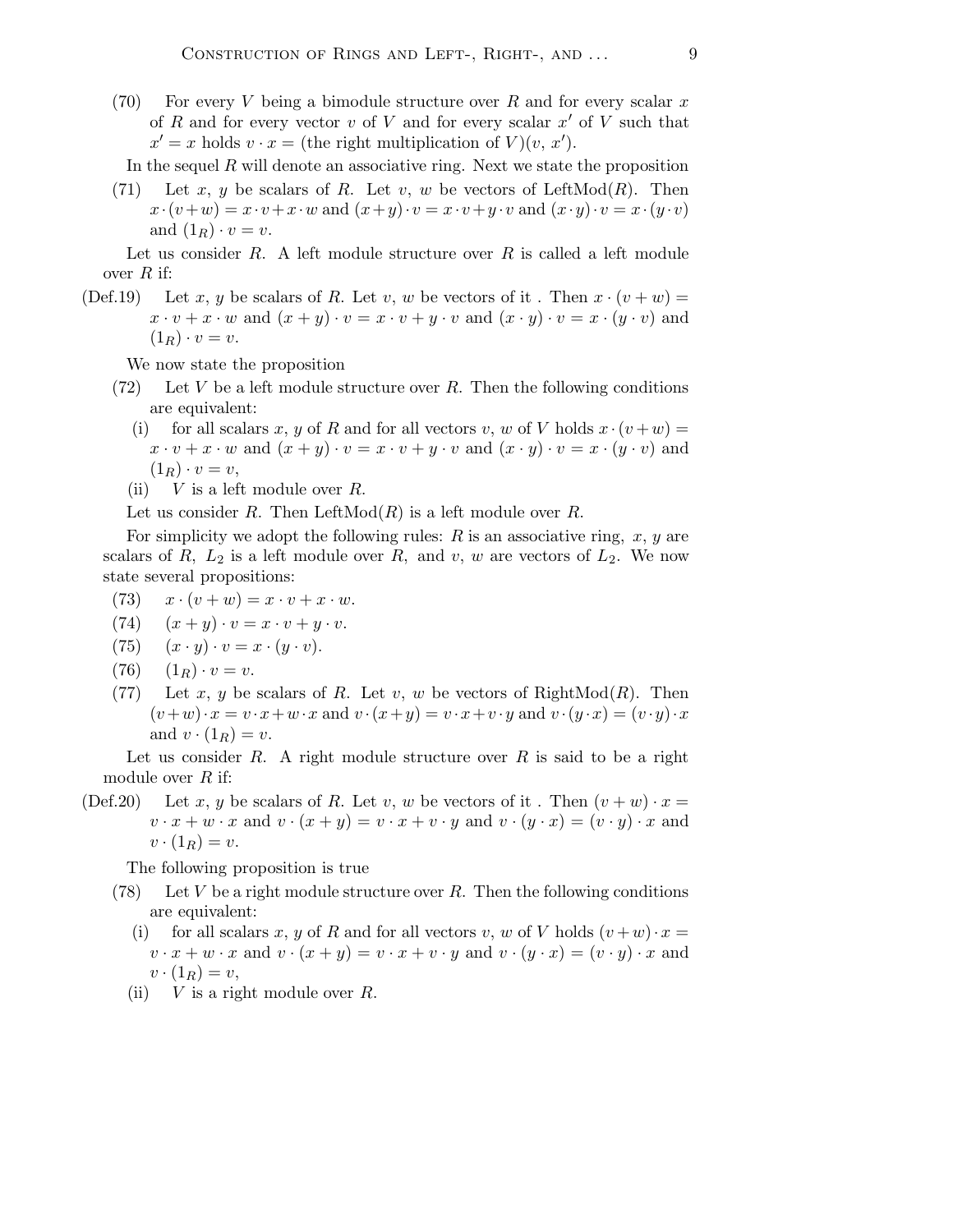Let us consider R. Then  $RightMod(R)$  is a right module over R.

For simplicity we follow the rules:  $R$  is an associative ring,  $x, y$  are scalars of R,  $R_2$  is a right module over R, and v, w are vectors of  $R_2$ . We now state four propositions:

- (79)  $(v+w)\cdot x=v\cdot x+w\cdot x$ .
- (80)  $v \cdot (x + y) = v \cdot x + v \cdot y$ .
- (81)  $v \cdot (y \cdot x) = (v \cdot y) \cdot x$ .
- (82)  $v \cdot (1_R) = v.$

Let us consider  $R$ . A bimodule structure over  $R$  is said to be a bimodule over  $R$  if:

(Def.21) Let x, y be scalars of R. Let v, w be vectors of it. Then

- (i)  $x \cdot (v + w) = x \cdot v + x \cdot w$ ,
- (ii)  $(x + y) \cdot v = x \cdot v + y \cdot v$ ,
- (iii)  $(x \cdot y) \cdot v = x \cdot (y \cdot v),$
- $(iv)$   $(1_R) \cdot v = v$ ,
- (v)  $(v + w) \cdot x = v \cdot x + w \cdot x$ ,
- (vi)  $v \cdot (x + y) = v \cdot x + v \cdot y$ ,
- (vii)  $v \cdot (y \cdot x) = (v \cdot y) \cdot x$ ,
- (viii)  $v \cdot (1_R) = v$ ,
- (ix)  $x \cdot (v \cdot y) = (x \cdot v) \cdot y$ .

Next we state two propositions:

- $(83)$  Let V be a bimodule structure over R. Then the following conditions are equivalent:
	- (i) for all scalars x, y of R and for all vectors v, w of V holds  $x \cdot (v + w) =$  $x \cdot v + x \cdot w$  and  $(x + y) \cdot v = x \cdot v + y \cdot v$  and  $(x \cdot y) \cdot v = x \cdot (y \cdot v)$  and  $(1_R) \cdot v = v$  and  $(v + w) \cdot x = v \cdot x + w \cdot x$  and  $v \cdot (x + y) = v \cdot x + v \cdot y$ and  $v \cdot (y \cdot x) = (v \cdot y) \cdot x$  and  $v \cdot (1_R) = v$  and  $x \cdot (v \cdot y) = (x \cdot v) \cdot y$ ,
- (ii)  $V$  is a bimodule over  $R$ .
- $(84)$  BiMod $(R)$  is a bimodule over R.

Let us consider R. Then  $\text{BiMod}(R)$  is a bimodule over R.

For simplicity we follow the rules:  $R$  will be an associative ring,  $x, y$  will be scalars of R,  $R_2$  will be a bimodule over R, and v, w will be vectors of  $R_2$ . The following propositions are true:

- $(85)$   $x \cdot (v + w) = x \cdot v + x \cdot w$ .
- (86)  $(x + y) \cdot v = x \cdot v + y \cdot v$ .
- (87)  $(x \cdot y) \cdot v = x \cdot (y \cdot v).$
- (88)  $(1_R) \cdot v = v.$
- (89)  $(v+w)\cdot x=v\cdot x+w\cdot x.$
- (90)  $v \cdot (x + y) = v \cdot x + v \cdot y$ .
- (91)  $v \cdot (y \cdot x) = (v \cdot y) \cdot x.$
- (92)  $v \cdot (1_R) = v.$